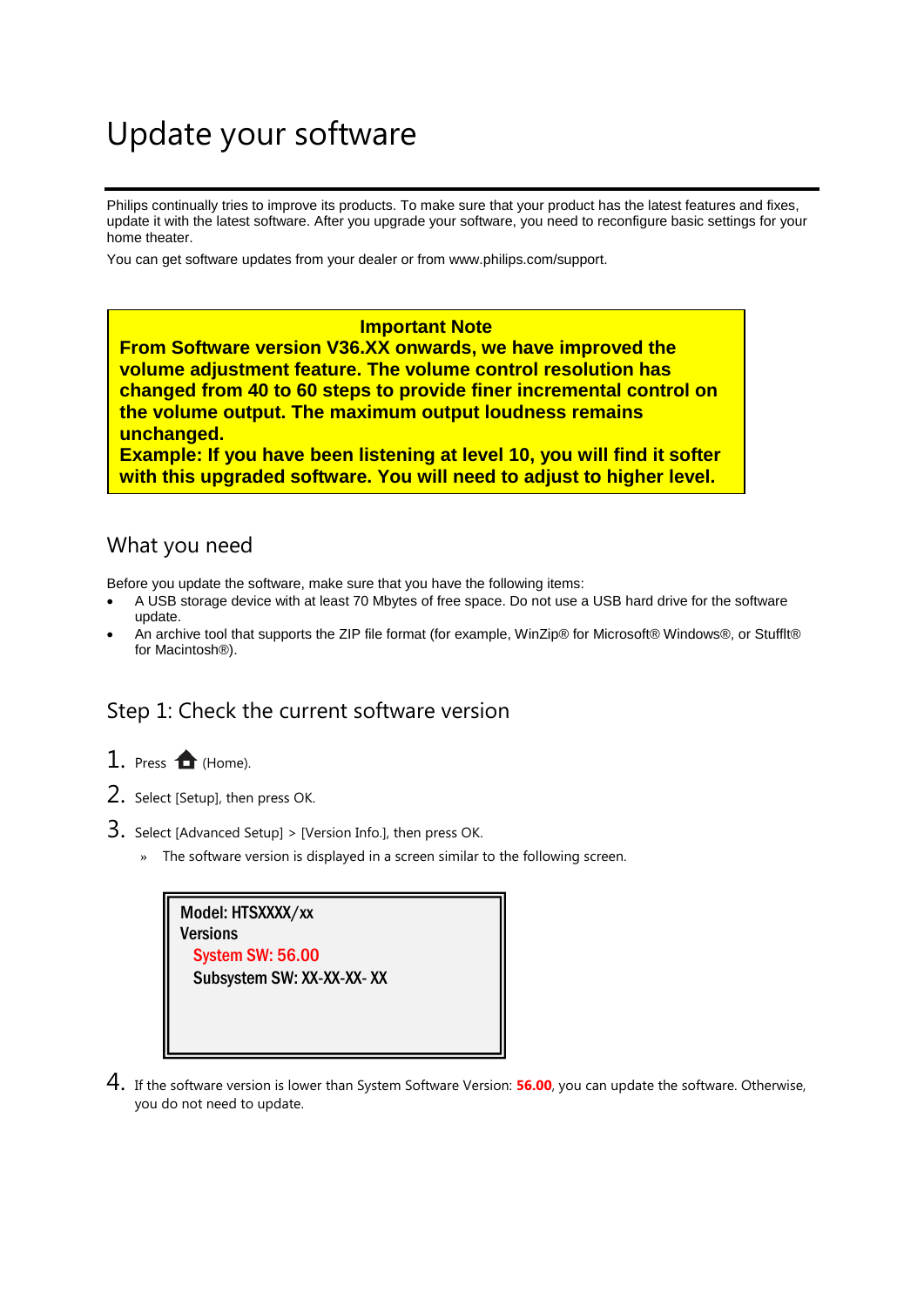## Step 2: Download the latest software

- $1.$  Connect a USB storage device to your PC.
- 2. On your PC, navigate to www.philips.com/support.
- $3.$  Find your product and locate the available the software and drivers.
- $4.$  Accept the license agreement, and save the ZIP file to the USB storage device.
- 5. Using the archive utility, extract 'UPG\_ALL' and 'UPG' to the root directory of the USB storage device.
- $6.$  Disconnect the USB storage device from the PC.

# Step 3: Update the software

During the software update, do not switch off the home theater or remove the USB storage device.

If the power supply goes off during the update, do not remove the USB storage device from the home theater. The update will continue when the power supply is restored.

- $1.$  Connect the USB storage device to your home theater.
- 2. Switch on your home theater and TV, and switch your TV to the correct source for your home theater.
- $3.$  Press  $\bigoplus$  (Home) on the home theater remote control.
- 4. Select [Setup] > [Advanced Setup] > [Software Update] > [USB].
- $5.$  Follow the instructions on the TV to update the software. When the update is complete, you are prompted to restart the home theater. Press the restart button.
	- If you see a message [No valid upgrade software found!], make sure that:
	- the software is meant for your home theater, and
	- the 'UPG\_ALL' folder is in the root directory of the USB storage device and the name is not changed.
	- If the update fails, try again. If it fails again, contact Philips Consumer Care.
- 6. Disconnect the USB storage device and switch on the home theater.

#### **Important Note**

**From Software version V36.XX onwards, we have improved the volume adjustment feature. The volume control resolution has changed from 40 to 60 steps to provide finer incremental control on the volume output. The maximum output loudness remains unchanged.**

**Example: If you have been listening at level 10, you will find it softer with this upgraded software. You will need to adjust to higher level.**